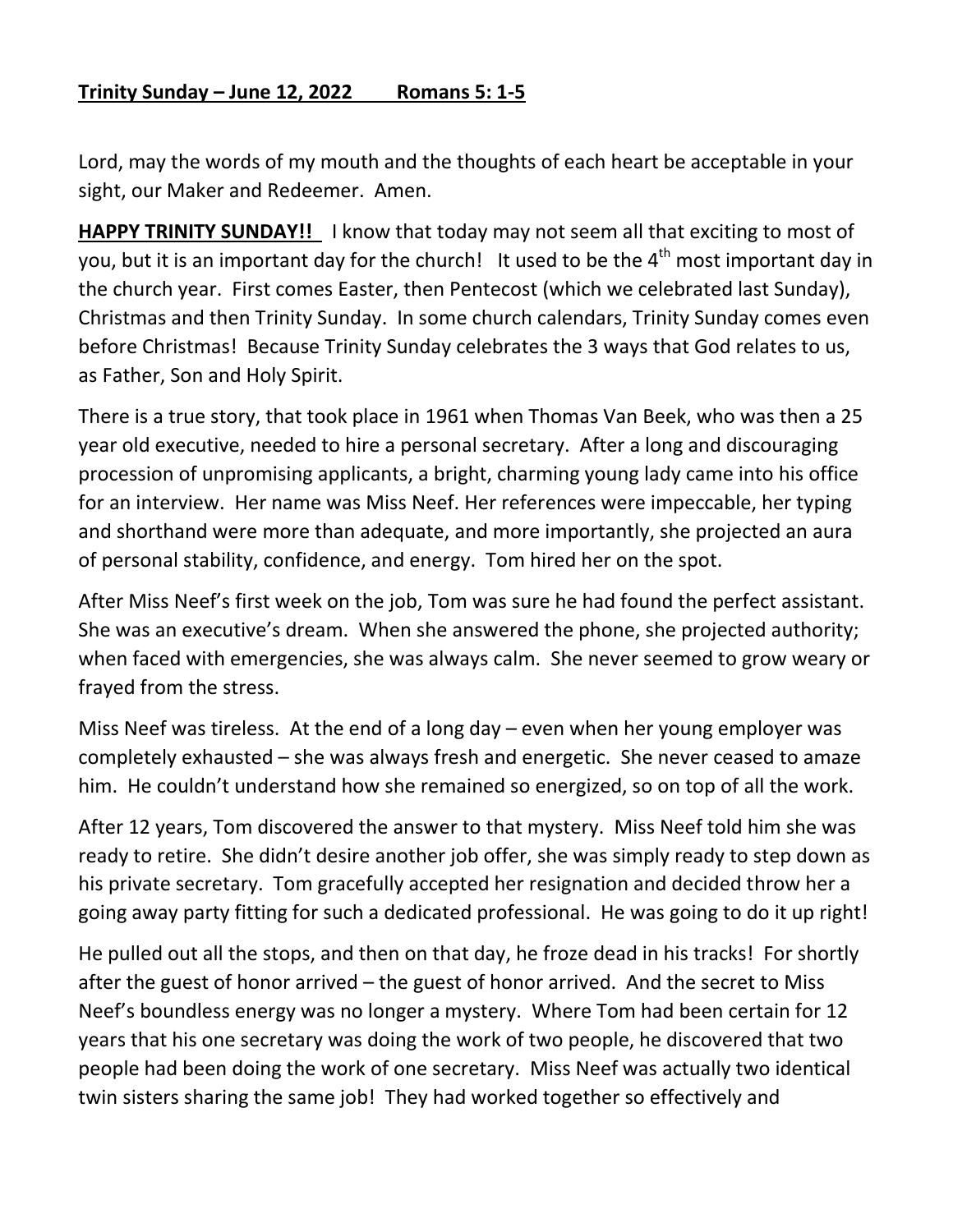seamlessly that Tom never suspected! Each worked half the time and they split the paychecks.

For more than a decade, the sisters worked together as one - communicating, pursuing one goal, and serving their employer - that no one knew, not even the person who spent 40 hours a week with them. They were truly two working as one!

I think that's a perfect example of how the Trinity works! Except there are 3 of them! They work together seamlessly because they are one. They communicate the same message. They pursue the same goal – that of saving all people. And they work tirelessly together so well that often we are not aware that it is actually 3 persons working as one!

Our lesson from Romans – mentions all 3 persons of the Trinity and the gifts they give us; But first let's start with some background. In the first 2 chapters of Romans, Paul has been emphasizing the pervasiveness of sin – that everyone has sinned and has fallen short of the glory of God. In Romans 3 and 4, Paul reminds his readers that in response to this problem, God the father sent Christ to earth. Because of Christ's death and resurrection, we are now made right with God. As Luther's favorite verse says, "we are justified by faith apart from works prescribed by the law". WE are justified by faith.

Now Paul answers the question, "Now, what?" He looks around and sees that sin continues to influence us, it continues to be a problem and suffering remains so acute that Paul reminds us in Chapter 8 that it can not separate us from God's love. And so the life of a believer is a mix of peace, hope, suffering and love. But in this passage Paul tells us we have been given 4 gifts from the Trinity.

Let's start in Chapter 5 with verse 1; Therefore since we are justified (Greek word means that justice has been done on our behalf – that we are made innocent, right and even holy before God. When God sees us, He doesn't see us, He sees His perfect Son, Jesus) by faith (Greek word means we rely on Jesus' work, we have confidence in what He has done for us before God) **This is our first gift!** We have been made innocent. We have been right with God. Jesus was the one who was handed over to death for our sins and was raised for our Justification. And we sometimes take that for granted.

Amy Grant has a song entitled, "I Have Decided", and the words are: "I have decided, I'm gonna' live like a believer, turn my back on the deceiver, *I'm gonna live what I believe*. I have decided being good is just a fable; I just can't 'cause I'm not able. I'm gonna leave it to the Lord." WE can't live right. NO matter how hard we try. And sometimes we get tired of even trying. There was only one person who could. His name is Jesus.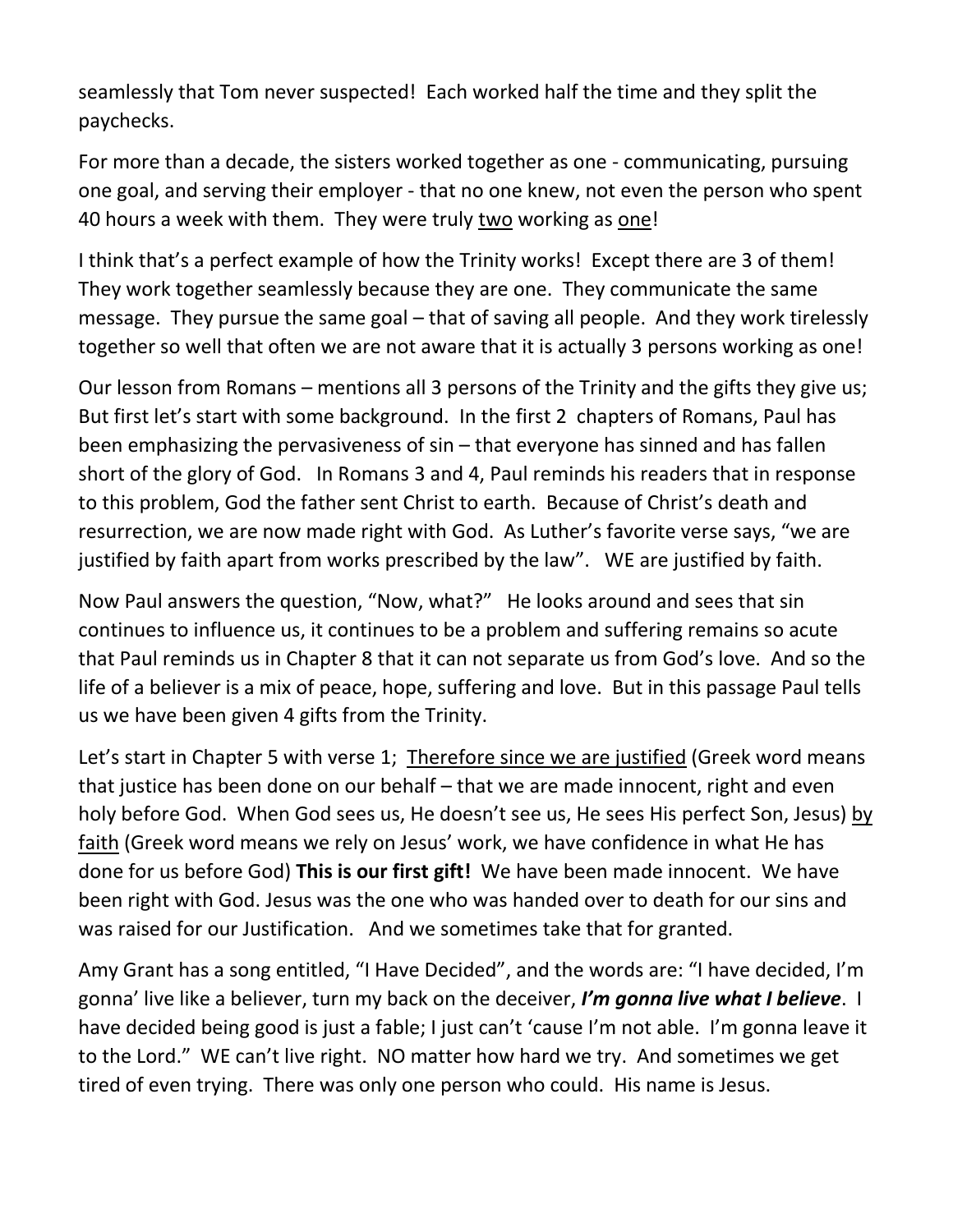That brings us to our second gift. Therefore, since we are made right with God, by "faith" (by relying on what Jesus has done for us – instead of what we try to do) we have peace with God. **This is our second gift: Peace!** The word for Peace means "to set at one again". Not only have we been made right with God, and declared innocent, We have been made *one again with God,* and what a gift that is! Righteousness and Peace go together. Isaiah 32:17 says, "The effect of righteousness will be peace." We can breath a sigh of relief! WE are made innocent AND we have peace with God! We have all this through our Lord Jesus Christ.

Paul knew about real peace. He was a Roman citizen and had witnessed what the Pax Romana – the peace of Rome looked like. It was anything but peaceful. It was enforced through violence. Emperors killed their rivals, and any opposition to roman rule, was dealt with brutally in places like Judea and Britain.

And Paul had his own experience, when in Damascus Jesus knocked him to the ground and blinded him for 3 days: asking Saul why he was persecuting him. Then he removed the scales from Saul's eyes and filled him with the Holy Spirit and called him Paul. Faith in what Jesus had done for him, produced in Paul's life what all his efforts to keep the law and be right with God, never could: it gave him Peace. Only then did Paul know what true peace with God was really like. He had been made one with God again.

**The third gift comes to us in verse 2:** through Jesus Christ we have obtained (the better word would be "Received") access (this is a really neat Greek word which literally means our "admission fee" has been paid. On a much lower scale - It's like going to Cedar Point and walking up to the entrance gate and finding your ticket has already been paid for and you can start heading towards the rides you can draw near to all the fun! That's what Jesus has done for us. He paid our admission price to enable us to draw near to God – to head towards God). Access is also the regular word used for ushering someone into the presence of royalty. This is the person who goes before you and with you to meet the Queen. To bring you into the presence of the one who rules. Jesus ushers us into the presence of the King of Kings. Not to be condemned, or judged, but to receive sheer underserved, unearned, unworthy kindness and grace of God!!

Through our Lord Jesus Christ through whom we have been ushered into the presence of the King of Kings - **and** to this grace in which we stand. This grace, (this gift, this joy, this divine influence – that's what grace means) in which we stand. (Greek word for stand actually means "to establish, to abide, to stay," in this grace. It is the same word that is used for covenant.) So, Jesus has made it possible for us to draw near to the grace of God not just temporarily or for a short time. But to be able to draw near to stay. As part of a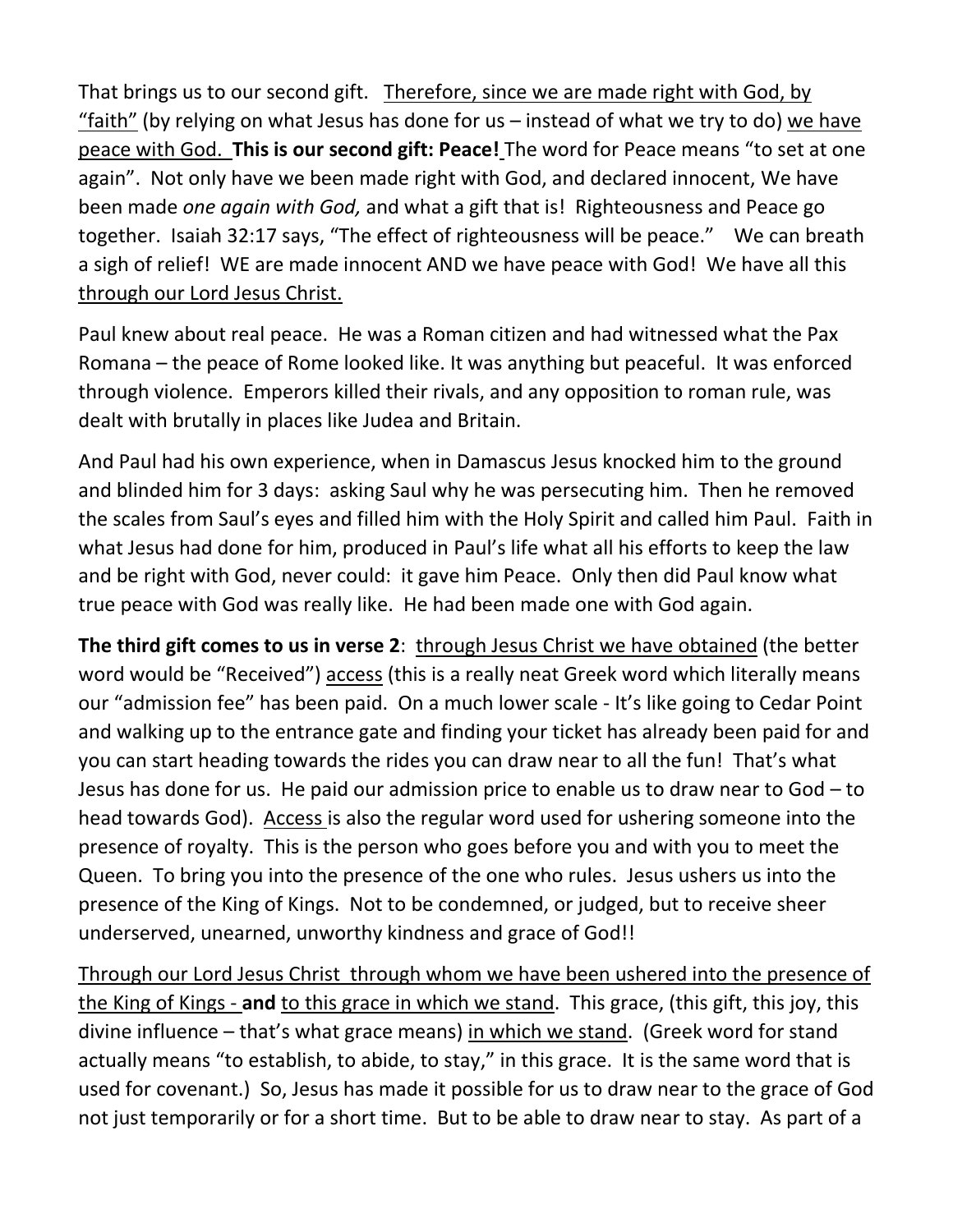new relationship with God. Permanently!! It is also the word for a harbor or a haven, where ships come in. A safe place away from the dangers of the open seas. So long as we depend on our efforts we live lives that are like living on a storm tossed sea. Riding the waves up high one minute and down low the next. But now that we know the calm of depending on what God has done for us in Jesus, we have found a harbor; a safe place. And we rest in God's grace.

Let's review: Our first gift is being made innocent in God's eyes – being made right with God. Our second gift is Peace – the gift of breathing easy trusting what Jesus has done. Our 3<sup>rd</sup> gift is to be able to stand in grace forever! And it's even better than having a season pass to Cedar Point that has been paid for. It's like getting a lifetime pass into the presence of the King of Kings and God's kindness which we can't earn– for each of us forever!

Our 4<sup>th</sup> gift is the hope of sharing the Glory of God. The rest of verse 2 says: and we boast in (Greek means we rejoice in) our hope of (it means to anticipate, to look forward to, to expect) sharing the glory of God. (in the Greek there is no word for sharing in this verse.) *The glory of God, is God's presence*. Like when Israel was in the wilderness the glory of God was with them in a pillar of cloud by day and a pillar of fire by night. How could you share that? You can't cut cloud and fire in pieces and pass them around to share. The only thing we can look forward to, to anticipate- is being taken up into God's glory. Into God's presence. Our hope of being in God's glory/presence. It does not mean that things will always get better in this life. Or that tomorrow will even be better than today. But one day we will be taken up into the glory of God in heaven!! To experience the full presence of God! That truly seems almost too wonderful to believe.

There is a word for "glory" in Greek, which means honor, and dignity. And all of our lives we live and work, trying to bring praise and honor and dignity to God– trying to bring glory to God. And in the end God offers, God's glory to us! God's very presence, God's very self.

So far, we have heard about the first two persons of the Trinity a lot  $-$  God, the father and Jesus, the son. But Paul concludes this section by also telling us about the Holy Spirit, the third member of the Trinity. It is the first time he mentions the Holy Spirit in this book of Romans. Paul says in verse 5 that God's love has been poured into our hearts by the Holy Spirit. **This is our 5th and final gift**. The Greek word for poured is not like pouring a glass of iced tea – some measured sharing from a pitcher. No, think rather that God's love has been poured into us, like water is poured into the street from a gushing fire hydrant. God gushes God's love into us through the Holy Spirit that has been